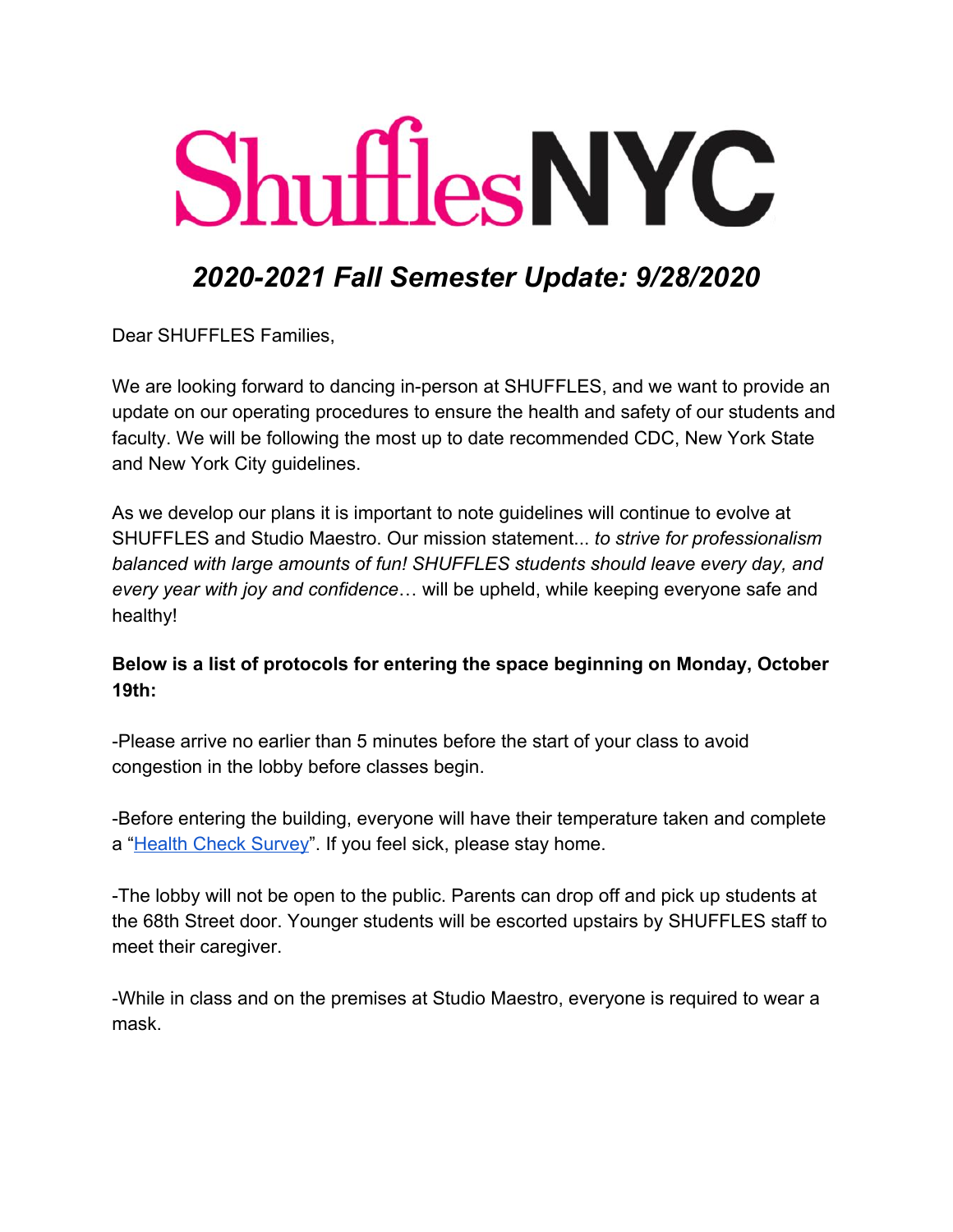-There are stations at the top of the stairs, in the lobby, and in each studio with wipes and hand sanitizer. Students will be expected to sanitize their hands when they enter and exit the studio.

-Once students pass their health check they will go straight to their studio and sit in their assigned 6x6 socially distant dancing square. Students will place their belongings, including bags, shoes, and coats in designated, distanced spots along the wall. Water bottles may be placed on the outer edge of the dancer's square.

-Teachers will be in the studio as students enter to supervise that social distancing is maintained.

-Drinking fountains will not be open. Please bring a full water bottle with a straw to class. Students can drink water through a straw, under their mask. SHUFFLES will also have paper straws available to students.

-Dressing rooms will not be open; please arrive for your SHUFFLES classes already dressed in uniform. Bathrooms will be open to one person at a time.

-Students will not be permitted to wait in the lobby between classes. If this directly affects your child's schedule, please reach out to Gail and Tatum at [studiomanager@shufflesnyc.com](mailto:studiomanager@shufflesnyc.com) to discuss options.

- Any/All singing must be done while wearing a mask as well as a face shield. \*Shuffles will provide one face shield for every student & teacher. If a child wishes to sing in class, they must bring their shield to be worn with their mask. If lost, a replacement shield will be *\$5.*

-Private voice lessons will remain online. Private dance lessons may be scheduled in the studio or online.

-Capacity in each studio will be restricted to avoid crowding and specific dancing locations will be marked on the floor to adhere to social distancing guidelines. If your class size exceeds the new recommended physical capacity guidelines, you may be asked to rotate weekly between the studio and the online class format. Capacities are as follows:

-Studio 1: 10 people (including teachers & pianists)

-Studio 2: 18 people (including teachers & pianists)

-Studio 3: 4 people (including teachers, pods/privates only)

-Due to social distancing, the Classroom will not be available to rent.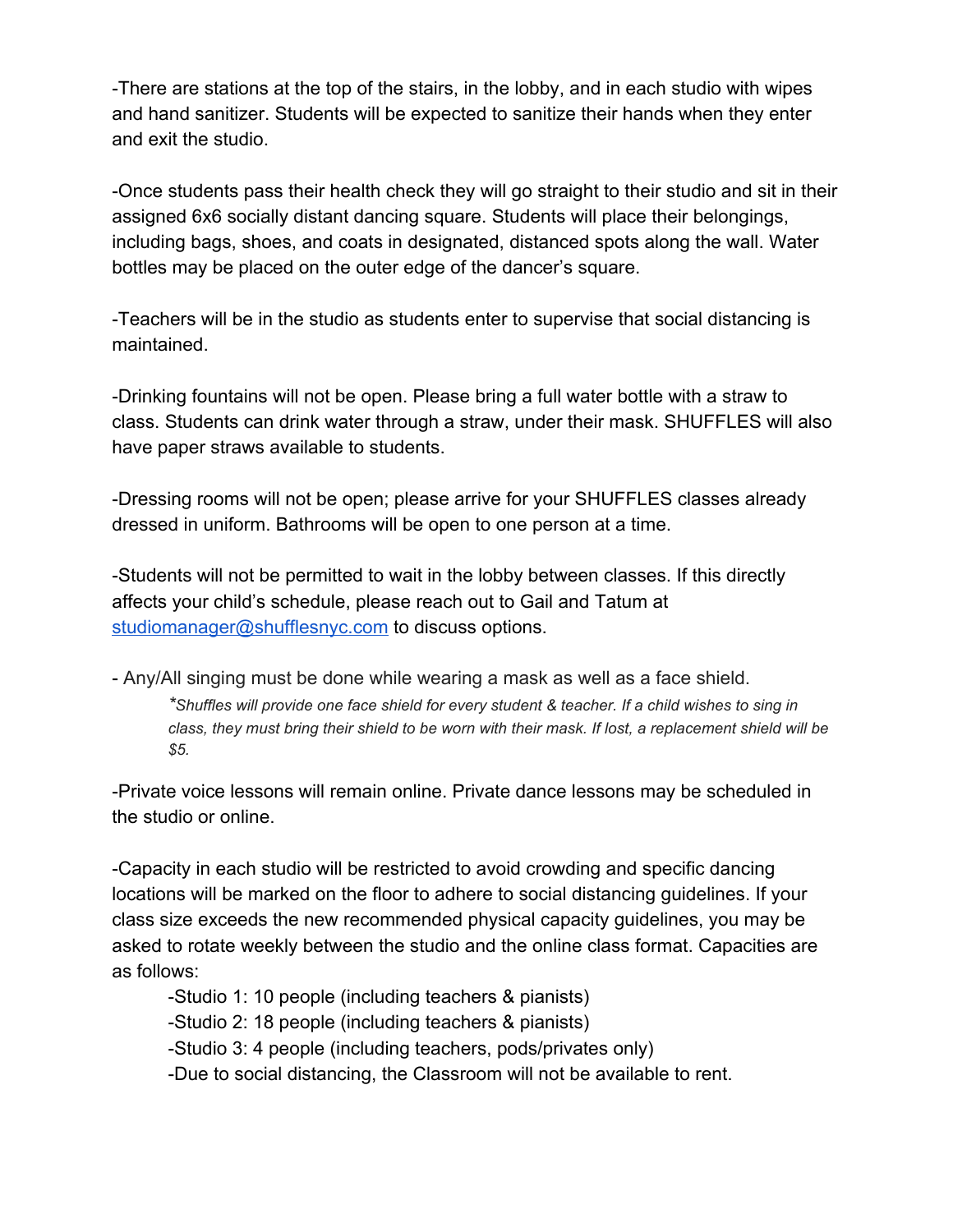#### -**All classes will be offered both in the studio and online.**

-Teachers will Zoom from the studio and provide equal attention and time to students in the classroom and those taking via Zoom.

-The studio facilities are cleaned nightly and deep-cleaned/sanitized weekly.

*-Studio Maestro installed new state recommended HEPA air filtration systems along with new fans on the upper sides of each wall to boost outside air flow.*

-At any point, we may need to switch to a fully online schedule.

#### **Below is the plan if a student tests positive for COVID-19:**

-If a student/teacher tests positive for COVID-19, we will contact trace and all classes exposed will continue entirely on ZOOM for two weeks.

-If two students/teachers test positive for COVID-19 who do not share any of the same classes, SHUFFLES will continue entirely on ZOOM for two weeks.

-If a student/teacher is exposed to COVID-19, they must continue entirely on ZOOM for two weeks or present a negative test result before returning to in-studio classes.

### *-If a student, parent, or anyone in your home has been diagnosed with COVID-19 or has been notified by the NY Department of Health that they were in contact with an individual infected with COVID-19, you must notify SHUFFLES at once.*

We look forward to seeing our SHUFFLES community soon!

Please let us know if you have any questions.

Sincerely, Gail P. Crutchfield Founder and Executive Artistic Director